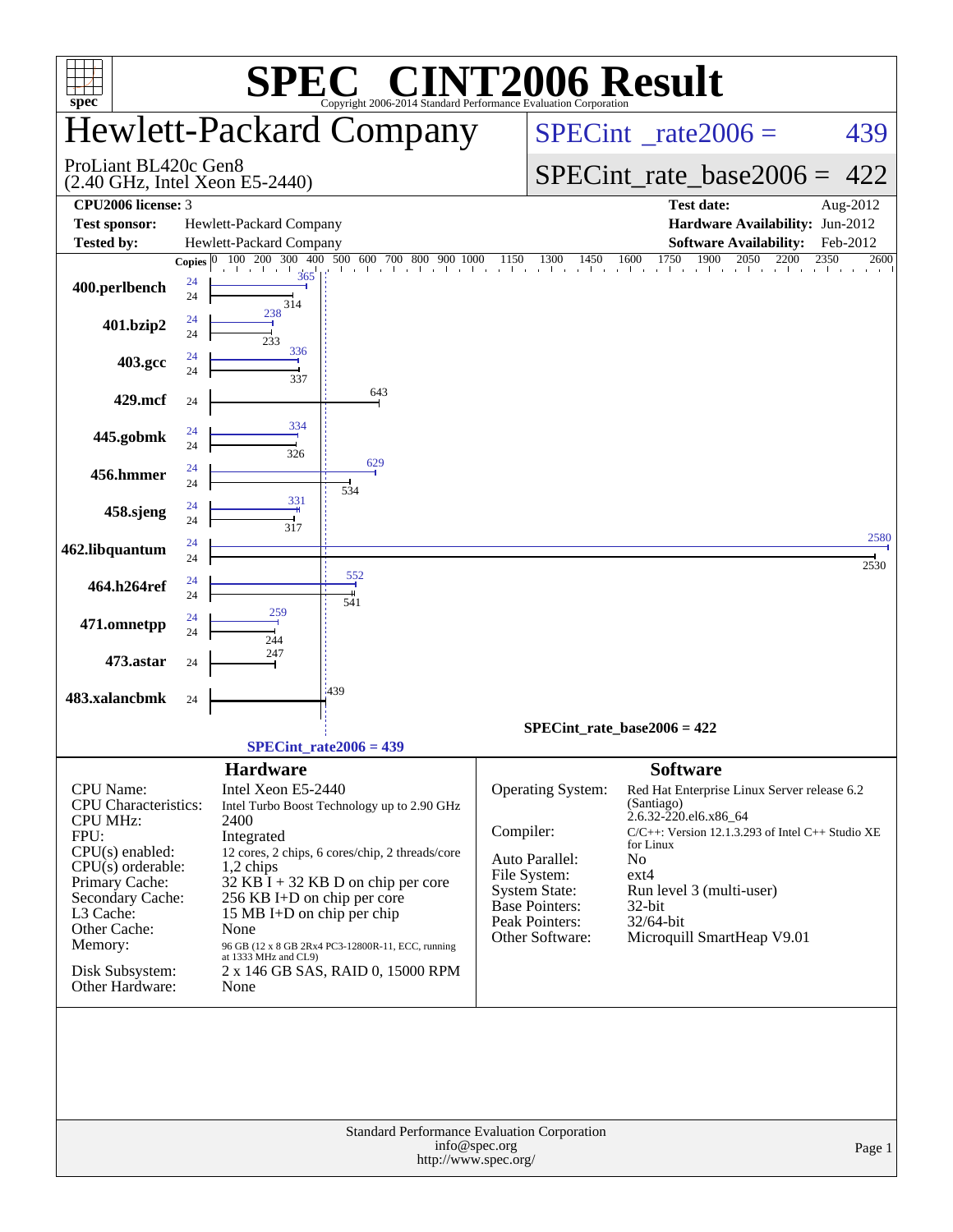

## Hewlett-Packard Company

ProLiant BL420c Gen8

 $SPECTnt_rate2006 = 439$ 

#### (2.40 GHz, Intel Xeon E5-2440) [SPECint\\_rate\\_base2006 =](http://www.spec.org/auto/cpu2006/Docs/result-fields.html#SPECintratebase2006) 422

**[Test sponsor:](http://www.spec.org/auto/cpu2006/Docs/result-fields.html#Testsponsor)** Hewlett-Packard Company **[Hardware Availability:](http://www.spec.org/auto/cpu2006/Docs/result-fields.html#HardwareAvailability)** Jun-2012

**[CPU2006 license:](http://www.spec.org/auto/cpu2006/Docs/result-fields.html#CPU2006license)** 3 **[Test date:](http://www.spec.org/auto/cpu2006/Docs/result-fields.html#Testdate)** Aug-2012 **[Tested by:](http://www.spec.org/auto/cpu2006/Docs/result-fields.html#Testedby)** Hewlett-Packard Company **[Software Availability:](http://www.spec.org/auto/cpu2006/Docs/result-fields.html#SoftwareAvailability)** Feb-2012

#### **[Results Table](http://www.spec.org/auto/cpu2006/Docs/result-fields.html#ResultsTable)**

|                                                                                                          | <b>Base</b>   |                |              |                |       |                | <b>Peak</b> |               |                |              |                |              |                |              |
|----------------------------------------------------------------------------------------------------------|---------------|----------------|--------------|----------------|-------|----------------|-------------|---------------|----------------|--------------|----------------|--------------|----------------|--------------|
| <b>Benchmark</b>                                                                                         | <b>Copies</b> | <b>Seconds</b> | <b>Ratio</b> | <b>Seconds</b> | Ratio | <b>Seconds</b> | Ratio       | <b>Copies</b> | <b>Seconds</b> | <b>Ratio</b> | <b>Seconds</b> | <b>Ratio</b> | <b>Seconds</b> | <b>Ratio</b> |
| 400.perlbench                                                                                            | 24            | 747            | 314          | 746            | 314   | 743            | 315         | 24            | 643            | 365          | 642            | 365          | 639            | 367          |
| 401.bzip2                                                                                                | 24            | 996            | 233          | 996            | 232   | 992            | 233         | 24            | 973            | 238          | 973            | 238          | 982            | 236          |
| $403.\mathrm{gcc}$                                                                                       | 24            | 573            | 337          | 573            | 337   | 574            | 337l        | 24            | 573            | 337          | 578            | 334          | 576            | 336          |
| $429$ .mcf                                                                                               | 24            | 340            | 644          | 341            | 643   | 341            | 643         | 24            | 340            | 644          | 341            | 643          | 341            | 643          |
| $445$ .gobmk                                                                                             | 24            | 772            | 326          | 772            | 326   | 772            | <u>326</u>  | 24            | 754            | 334          | 755            | 334          | 755            | 334          |
| 456.hmmer                                                                                                | 24            | 422            | 530          | 419            | 534   | 420            | 534         | 24            | 356            | 628          | 356            | 629          | 355            | 630          |
| $458$ .sjeng                                                                                             | 24            | 920            | 316          | 911            | 319   | 917            | 317         | 24            | 878            | 331          | 859            | 338          | 884            | 329          |
| 462.libquantum                                                                                           | 24            | 196            | 2530         | 197            | 2530  | 197            | 2530        | 24            | 193            | 2580         | 193            | 2580         | 193            | 2580         |
| 464.h264ref                                                                                              | 24            | 982            | 541          | 967            | 549   | 985            | 539         | 24            | 957            | 555          | 962            | 552          | 962            | 552          |
| 471.omnetpp                                                                                              | 24            | 615            | 244          | 615            | 244   | 616            | 244         | 24            | 580            | 259          | 580            | 259          | 580            | 259          |
| $473$ . astar                                                                                            | 24            | 684            | 246          | 683            | 247   | 682            | 247         | 24            | 684            | 246          | 683            | 247          | 682            | 247          |
| 483.xalancbmk                                                                                            | 24            | 377            | 439          | 377            | 439   | 377            | 440         | 24            | 377            | 439          | 377            | 439          | 377            | 440          |
| Results appear in the order in which they were run. Bold underlined text indicates a median measurement. |               |                |              |                |       |                |             |               |                |              |                |              |                |              |

#### **[Submit Notes](http://www.spec.org/auto/cpu2006/Docs/result-fields.html#SubmitNotes)**

 The numactl mechanism was used to bind copies to processors. The config file option 'submit' was used to generate numactl commands to bind each copy to a specific processor. For details, please see the config file.

#### **[Operating System Notes](http://www.spec.org/auto/cpu2006/Docs/result-fields.html#OperatingSystemNotes)**

Stack size set to unlimited using "ulimit -s unlimited" Transparent Huge Pages enabled with: echo always > /sys/kernel/mm/redhat\_transparent\_hugepage/enabled

#### **[Platform Notes](http://www.spec.org/auto/cpu2006/Docs/result-fields.html#PlatformNotes)**

Standard Performance Evaluation Corporation [info@spec.org](mailto:info@spec.org) BIOS configuration: HP Power Profile set to Maximum Performance Sysinfo program /mnt/store/cpu2006/Docs/sysinfo \$Rev: 6775 \$ \$Date:: 2011-08-16 #\$ 8787f7622badcf24e01c368b1db4377c running on bl420c-cpu Thu Aug 16 07:57:16 2012 This section contains SUT (System Under Test) info as seen by some common utilities. To remove or add to this section, see: <http://www.spec.org/cpu2006/Docs/config.html#sysinfo> From /proc/cpuinfo model name : Intel(R) Xeon(R) CPU E5-2440 0 @ 2.40GHz 2 "physical id"s (chips) 24 "processors" cores, siblings (Caution: counting these is hw and system dependent. The Continued on next page

<http://www.spec.org/>

Page 2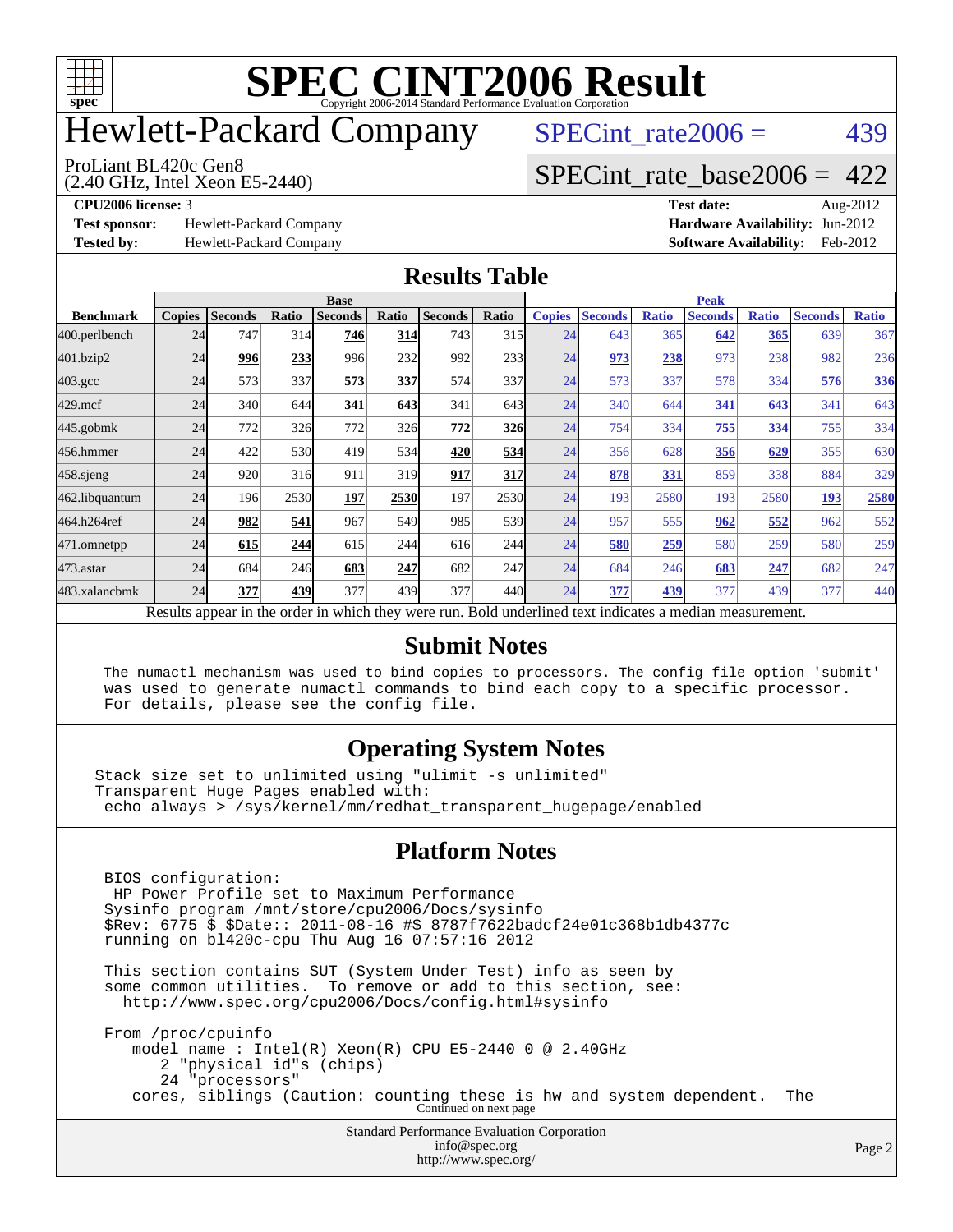

## Hewlett-Packard Company

 $SPECTnt_rate2006 = 439$ 

(2.40 GHz, Intel Xeon E5-2440) ProLiant BL420c Gen8

[SPECint\\_rate\\_base2006 =](http://www.spec.org/auto/cpu2006/Docs/result-fields.html#SPECintratebase2006)  $422$ 

**[Test sponsor:](http://www.spec.org/auto/cpu2006/Docs/result-fields.html#Testsponsor)** Hewlett-Packard Company **[Hardware Availability:](http://www.spec.org/auto/cpu2006/Docs/result-fields.html#HardwareAvailability)** Jun-2012 **[Tested by:](http://www.spec.org/auto/cpu2006/Docs/result-fields.html#Testedby)** Hewlett-Packard Company **[Software Availability:](http://www.spec.org/auto/cpu2006/Docs/result-fields.html#SoftwareAvailability)** Feb-2012

**[CPU2006 license:](http://www.spec.org/auto/cpu2006/Docs/result-fields.html#CPU2006license)** 3 **[Test date:](http://www.spec.org/auto/cpu2006/Docs/result-fields.html#Testdate)** Aug-2012

#### **[Platform Notes \(Continued\)](http://www.spec.org/auto/cpu2006/Docs/result-fields.html#PlatformNotes)**

 following excerpts from /proc/cpuinfo might not be reliable. Use with caution.) cpu cores : 6 siblings : 12 physical 0: cores 0 1 2 3 4 5 physical 1: cores 0 1 2 3 4 5 cache size : 15360 KB From /proc/meminfo MemTotal: 99026400 kB HugePages\_Total: 0 Hugepagesize: 2048 kB /usr/bin/lsb\_release -d Red Hat Enterprise Linux Server release 6.2 (Santiago) From /etc/\*release\* /etc/\*version\* redhat-release: Red Hat Enterprise Linux Server release 6.2 (Santiago) system-release: Red Hat Enterprise Linux Server release 6.2 (Santiago) system-release-cpe: cpe:/o:redhat:enterprise\_linux:6server:ga:server uname -a: Linux bl420c-cpu 2.6.32-220.el6.x86\_64 #1 SMP Wed Nov 9 08:03:13 EST 2011 x86\_64 x86\_64 x86\_64 GNU/Linux run-level 3 Aug 15 04:41 SPEC is set to: /mnt/store/cpu2006<br>Filesystem Type Size Use Type Size Used Avail Use% Mounted on<br>ext4 191G 14G 168G 8% /mnt/store /dev/sda5 ext4 191G 14G 168G 8% /mnt/store (End of data from sysinfo program)

#### **[General Notes](http://www.spec.org/auto/cpu2006/Docs/result-fields.html#GeneralNotes)**

Environment variables set by runspec before the start of the run: LD\_LIBRARY\_PATH = "/opt/smartheap/" Binaries compiled on a system with 2x E5-2470 CPU + 192 GB memory using RHEL 6.2 glibc-static-2.12-1.47.el6.x86\_64.rpm and glibc-static-2.12-1.47.el6.i686.rpm are added to enable static linking runspec command invoked through numactl i.e.: numactl --interleave=all runspec <etc>

#### **[Base Compiler Invocation](http://www.spec.org/auto/cpu2006/Docs/result-fields.html#BaseCompilerInvocation)**

[C benchmarks](http://www.spec.org/auto/cpu2006/Docs/result-fields.html#Cbenchmarks): [icc -m32](http://www.spec.org/cpu2006/results/res2012q3/cpu2006-20120911-24450.flags.html#user_CCbase_intel_icc_5ff4a39e364c98233615fdd38438c6f2)

Continued on next page

Standard Performance Evaluation Corporation [info@spec.org](mailto:info@spec.org) <http://www.spec.org/>

Page 3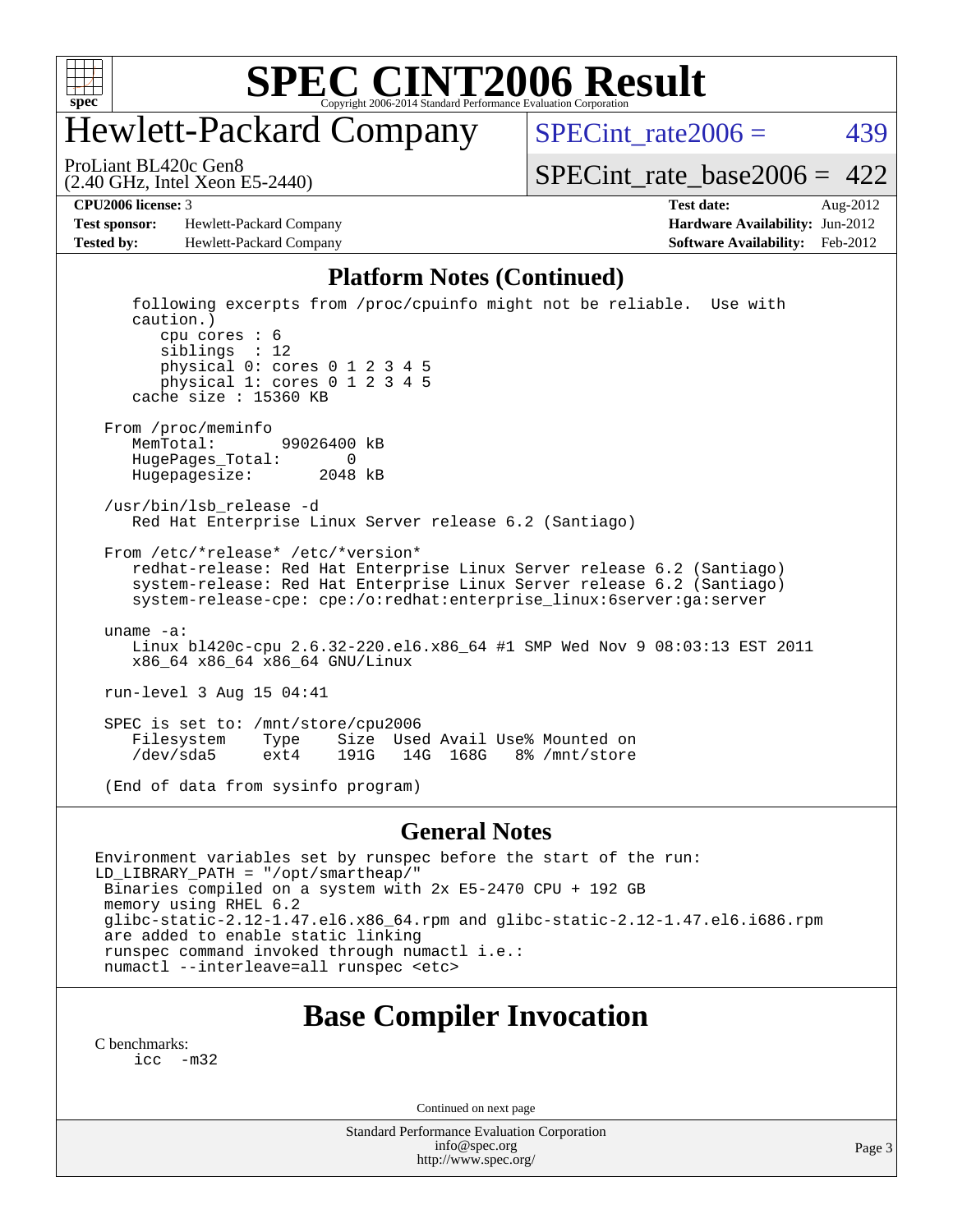

### Hewlett-Packard Company

SPECint rate $2006 = 439$ 

(2.40 GHz, Intel Xeon E5-2440) ProLiant BL420c Gen8

[SPECint\\_rate\\_base2006 =](http://www.spec.org/auto/cpu2006/Docs/result-fields.html#SPECintratebase2006) 422

**[Test sponsor:](http://www.spec.org/auto/cpu2006/Docs/result-fields.html#Testsponsor)** Hewlett-Packard Company **[Hardware Availability:](http://www.spec.org/auto/cpu2006/Docs/result-fields.html#HardwareAvailability)** Jun-2012 **[Tested by:](http://www.spec.org/auto/cpu2006/Docs/result-fields.html#Testedby)** Hewlett-Packard Company **[Software Availability:](http://www.spec.org/auto/cpu2006/Docs/result-fields.html#SoftwareAvailability)** Feb-2012

**[CPU2006 license:](http://www.spec.org/auto/cpu2006/Docs/result-fields.html#CPU2006license)** 3 **[Test date:](http://www.spec.org/auto/cpu2006/Docs/result-fields.html#Testdate)** Aug-2012

### **[Base Compiler Invocation \(Continued\)](http://www.spec.org/auto/cpu2006/Docs/result-fields.html#BaseCompilerInvocation)**

[C++ benchmarks:](http://www.spec.org/auto/cpu2006/Docs/result-fields.html#CXXbenchmarks) [icpc -m32](http://www.spec.org/cpu2006/results/res2012q3/cpu2006-20120911-24450.flags.html#user_CXXbase_intel_icpc_4e5a5ef1a53fd332b3c49e69c3330699)

#### **[Base Portability Flags](http://www.spec.org/auto/cpu2006/Docs/result-fields.html#BasePortabilityFlags)**

 400.perlbench: [-DSPEC\\_CPU\\_LINUX\\_IA32](http://www.spec.org/cpu2006/results/res2012q3/cpu2006-20120911-24450.flags.html#b400.perlbench_baseCPORTABILITY_DSPEC_CPU_LINUX_IA32) 462.libquantum: [-DSPEC\\_CPU\\_LINUX](http://www.spec.org/cpu2006/results/res2012q3/cpu2006-20120911-24450.flags.html#b462.libquantum_baseCPORTABILITY_DSPEC_CPU_LINUX) 483.xalancbmk: [-DSPEC\\_CPU\\_LINUX](http://www.spec.org/cpu2006/results/res2012q3/cpu2006-20120911-24450.flags.html#b483.xalancbmk_baseCXXPORTABILITY_DSPEC_CPU_LINUX)

**[Base Optimization Flags](http://www.spec.org/auto/cpu2006/Docs/result-fields.html#BaseOptimizationFlags)**

[C benchmarks](http://www.spec.org/auto/cpu2006/Docs/result-fields.html#Cbenchmarks):

[-xSSE4.2](http://www.spec.org/cpu2006/results/res2012q3/cpu2006-20120911-24450.flags.html#user_CCbase_f-xSSE42_f91528193cf0b216347adb8b939d4107) [-ipo](http://www.spec.org/cpu2006/results/res2012q3/cpu2006-20120911-24450.flags.html#user_CCbase_f-ipo) [-O3](http://www.spec.org/cpu2006/results/res2012q3/cpu2006-20120911-24450.flags.html#user_CCbase_f-O3) [-no-prec-div](http://www.spec.org/cpu2006/results/res2012q3/cpu2006-20120911-24450.flags.html#user_CCbase_f-no-prec-div) [-opt-prefetch](http://www.spec.org/cpu2006/results/res2012q3/cpu2006-20120911-24450.flags.html#user_CCbase_f-opt-prefetch) [-opt-mem-layout-trans=3](http://www.spec.org/cpu2006/results/res2012q3/cpu2006-20120911-24450.flags.html#user_CCbase_f-opt-mem-layout-trans_a7b82ad4bd7abf52556d4961a2ae94d5)

[C++ benchmarks:](http://www.spec.org/auto/cpu2006/Docs/result-fields.html#CXXbenchmarks)

[-xSSE4.2](http://www.spec.org/cpu2006/results/res2012q3/cpu2006-20120911-24450.flags.html#user_CXXbase_f-xSSE42_f91528193cf0b216347adb8b939d4107) [-ipo](http://www.spec.org/cpu2006/results/res2012q3/cpu2006-20120911-24450.flags.html#user_CXXbase_f-ipo) [-O3](http://www.spec.org/cpu2006/results/res2012q3/cpu2006-20120911-24450.flags.html#user_CXXbase_f-O3) [-no-prec-div](http://www.spec.org/cpu2006/results/res2012q3/cpu2006-20120911-24450.flags.html#user_CXXbase_f-no-prec-div) [-opt-prefetch](http://www.spec.org/cpu2006/results/res2012q3/cpu2006-20120911-24450.flags.html#user_CXXbase_f-opt-prefetch) [-opt-mem-layout-trans=3](http://www.spec.org/cpu2006/results/res2012q3/cpu2006-20120911-24450.flags.html#user_CXXbase_f-opt-mem-layout-trans_a7b82ad4bd7abf52556d4961a2ae94d5) [-Wl,-z,muldefs](http://www.spec.org/cpu2006/results/res2012q3/cpu2006-20120911-24450.flags.html#user_CXXbase_link_force_multiple1_74079c344b956b9658436fd1b6dd3a8a) [-L/opt/smartheap -lsmartheap](http://www.spec.org/cpu2006/results/res2012q3/cpu2006-20120911-24450.flags.html#user_CXXbase_SmartHeap_88e827ca57d1225666ab17d9982dab13)

#### **[Base Other Flags](http://www.spec.org/auto/cpu2006/Docs/result-fields.html#BaseOtherFlags)**

[C benchmarks](http://www.spec.org/auto/cpu2006/Docs/result-fields.html#Cbenchmarks):

403.gcc: [-Dalloca=\\_alloca](http://www.spec.org/cpu2006/results/res2012q3/cpu2006-20120911-24450.flags.html#b403.gcc_baseEXTRA_CFLAGS_Dalloca_be3056838c12de2578596ca5467af7f3)

#### **[Peak Compiler Invocation](http://www.spec.org/auto/cpu2006/Docs/result-fields.html#PeakCompilerInvocation)**

[C benchmarks \(except as noted below\)](http://www.spec.org/auto/cpu2006/Docs/result-fields.html#Cbenchmarksexceptasnotedbelow): [icc -m32](http://www.spec.org/cpu2006/results/res2012q3/cpu2006-20120911-24450.flags.html#user_CCpeak_intel_icc_5ff4a39e364c98233615fdd38438c6f2)

400.perlbench: [icc -m64](http://www.spec.org/cpu2006/results/res2012q3/cpu2006-20120911-24450.flags.html#user_peakCCLD400_perlbench_intel_icc_64bit_bda6cc9af1fdbb0edc3795bac97ada53)

401.bzip2: [icc -m64](http://www.spec.org/cpu2006/results/res2012q3/cpu2006-20120911-24450.flags.html#user_peakCCLD401_bzip2_intel_icc_64bit_bda6cc9af1fdbb0edc3795bac97ada53)

456.hmmer: [icc -m64](http://www.spec.org/cpu2006/results/res2012q3/cpu2006-20120911-24450.flags.html#user_peakCCLD456_hmmer_intel_icc_64bit_bda6cc9af1fdbb0edc3795bac97ada53)

458.sjeng: [icc -m64](http://www.spec.org/cpu2006/results/res2012q3/cpu2006-20120911-24450.flags.html#user_peakCCLD458_sjeng_intel_icc_64bit_bda6cc9af1fdbb0edc3795bac97ada53)

[C++ benchmarks:](http://www.spec.org/auto/cpu2006/Docs/result-fields.html#CXXbenchmarks) [icpc -m32](http://www.spec.org/cpu2006/results/res2012q3/cpu2006-20120911-24450.flags.html#user_CXXpeak_intel_icpc_4e5a5ef1a53fd332b3c49e69c3330699)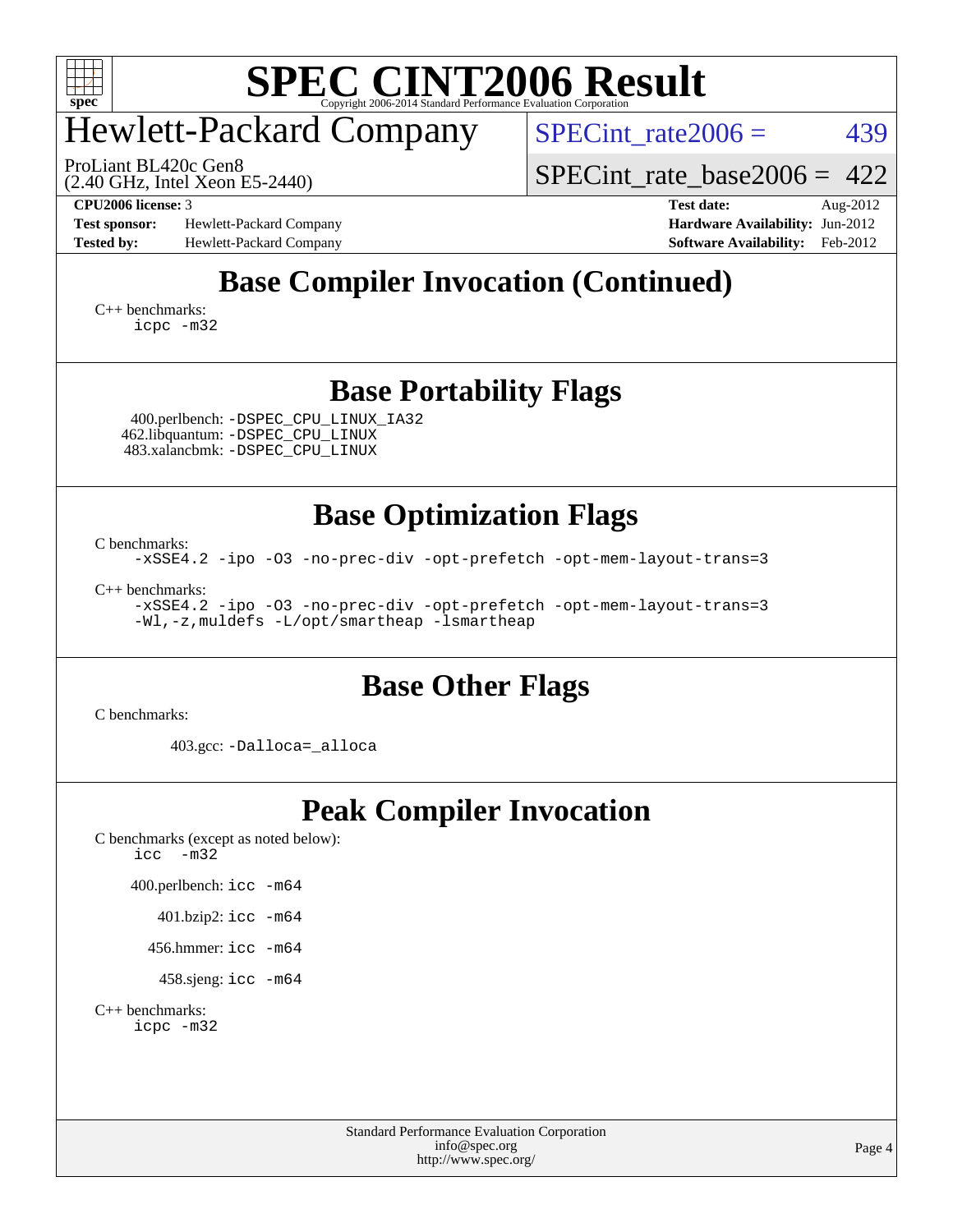

### Hewlett-Packard Company

 $SPECTnt_rate2006 = 439$ 

(2.40 GHz, Intel Xeon E5-2440) ProLiant BL420c Gen8

[SPECint\\_rate\\_base2006 =](http://www.spec.org/auto/cpu2006/Docs/result-fields.html#SPECintratebase2006)  $422$ 

**[Test sponsor:](http://www.spec.org/auto/cpu2006/Docs/result-fields.html#Testsponsor)** Hewlett-Packard Company **[Hardware Availability:](http://www.spec.org/auto/cpu2006/Docs/result-fields.html#HardwareAvailability)** Jun-2012 **[Tested by:](http://www.spec.org/auto/cpu2006/Docs/result-fields.html#Testedby)** Hewlett-Packard Company **[Software Availability:](http://www.spec.org/auto/cpu2006/Docs/result-fields.html#SoftwareAvailability)** Feb-2012

**[CPU2006 license:](http://www.spec.org/auto/cpu2006/Docs/result-fields.html#CPU2006license)** 3 **[Test date:](http://www.spec.org/auto/cpu2006/Docs/result-fields.html#Testdate)** Aug-2012

#### **[Peak Portability Flags](http://www.spec.org/auto/cpu2006/Docs/result-fields.html#PeakPortabilityFlags)**

 400.perlbench: [-DSPEC\\_CPU\\_LP64](http://www.spec.org/cpu2006/results/res2012q3/cpu2006-20120911-24450.flags.html#b400.perlbench_peakCPORTABILITY_DSPEC_CPU_LP64) [-DSPEC\\_CPU\\_LINUX\\_X64](http://www.spec.org/cpu2006/results/res2012q3/cpu2006-20120911-24450.flags.html#b400.perlbench_peakCPORTABILITY_DSPEC_CPU_LINUX_X64) 401.bzip2: [-DSPEC\\_CPU\\_LP64](http://www.spec.org/cpu2006/results/res2012q3/cpu2006-20120911-24450.flags.html#suite_peakCPORTABILITY401_bzip2_DSPEC_CPU_LP64) 456.hmmer: [-DSPEC\\_CPU\\_LP64](http://www.spec.org/cpu2006/results/res2012q3/cpu2006-20120911-24450.flags.html#suite_peakCPORTABILITY456_hmmer_DSPEC_CPU_LP64) 458.sjeng: [-DSPEC\\_CPU\\_LP64](http://www.spec.org/cpu2006/results/res2012q3/cpu2006-20120911-24450.flags.html#suite_peakCPORTABILITY458_sjeng_DSPEC_CPU_LP64) 462.libquantum: [-DSPEC\\_CPU\\_LINUX](http://www.spec.org/cpu2006/results/res2012q3/cpu2006-20120911-24450.flags.html#b462.libquantum_peakCPORTABILITY_DSPEC_CPU_LINUX) 483.xalancbmk: [-DSPEC\\_CPU\\_LINUX](http://www.spec.org/cpu2006/results/res2012q3/cpu2006-20120911-24450.flags.html#b483.xalancbmk_peakCXXPORTABILITY_DSPEC_CPU_LINUX)

### **[Peak Optimization Flags](http://www.spec.org/auto/cpu2006/Docs/result-fields.html#PeakOptimizationFlags)**

[C benchmarks](http://www.spec.org/auto/cpu2006/Docs/result-fields.html#Cbenchmarks):

 400.perlbench: [-xSSE4.2](http://www.spec.org/cpu2006/results/res2012q3/cpu2006-20120911-24450.flags.html#user_peakPASS2_CFLAGSPASS2_LDCFLAGS400_perlbench_f-xSSE42_f91528193cf0b216347adb8b939d4107)(pass 2) [-prof-gen](http://www.spec.org/cpu2006/results/res2012q3/cpu2006-20120911-24450.flags.html#user_peakPASS1_CFLAGSPASS1_LDCFLAGS400_perlbench_prof_gen_e43856698f6ca7b7e442dfd80e94a8fc)(pass 1) [-ipo](http://www.spec.org/cpu2006/results/res2012q3/cpu2006-20120911-24450.flags.html#user_peakPASS2_CFLAGSPASS2_LDCFLAGS400_perlbench_f-ipo)(pass 2) [-O3](http://www.spec.org/cpu2006/results/res2012q3/cpu2006-20120911-24450.flags.html#user_peakPASS2_CFLAGSPASS2_LDCFLAGS400_perlbench_f-O3)(pass 2) [-no-prec-div](http://www.spec.org/cpu2006/results/res2012q3/cpu2006-20120911-24450.flags.html#user_peakPASS2_CFLAGSPASS2_LDCFLAGS400_perlbench_f-no-prec-div)(pass 2) [-prof-use](http://www.spec.org/cpu2006/results/res2012q3/cpu2006-20120911-24450.flags.html#user_peakPASS2_CFLAGSPASS2_LDCFLAGS400_perlbench_prof_use_bccf7792157ff70d64e32fe3e1250b55)(pass 2) [-auto-ilp32](http://www.spec.org/cpu2006/results/res2012q3/cpu2006-20120911-24450.flags.html#user_peakCOPTIMIZE400_perlbench_f-auto-ilp32)  $401.bzip2: -xSSE4.2(pass 2) -prof-qen(pass 1) -ipo(pass 2)$  $401.bzip2: -xSSE4.2(pass 2) -prof-qen(pass 1) -ipo(pass 2)$  $401.bzip2: -xSSE4.2(pass 2) -prof-qen(pass 1) -ipo(pass 2)$  $401.bzip2: -xSSE4.2(pass 2) -prof-qen(pass 1) -ipo(pass 2)$  $401.bzip2: -xSSE4.2(pass 2) -prof-qen(pass 1) -ipo(pass 2)$ [-O3](http://www.spec.org/cpu2006/results/res2012q3/cpu2006-20120911-24450.flags.html#user_peakPASS2_CFLAGSPASS2_LDCFLAGS401_bzip2_f-O3)(pass 2) [-no-prec-div](http://www.spec.org/cpu2006/results/res2012q3/cpu2006-20120911-24450.flags.html#user_peakPASS2_CFLAGSPASS2_LDCFLAGS401_bzip2_f-no-prec-div)(pass 2) [-prof-use](http://www.spec.org/cpu2006/results/res2012q3/cpu2006-20120911-24450.flags.html#user_peakPASS2_CFLAGSPASS2_LDCFLAGS401_bzip2_prof_use_bccf7792157ff70d64e32fe3e1250b55)(pass 2) [-opt-prefetch](http://www.spec.org/cpu2006/results/res2012q3/cpu2006-20120911-24450.flags.html#user_peakCOPTIMIZE401_bzip2_f-opt-prefetch) [-auto-ilp32](http://www.spec.org/cpu2006/results/res2012q3/cpu2006-20120911-24450.flags.html#user_peakCOPTIMIZE401_bzip2_f-auto-ilp32) [-ansi-alias](http://www.spec.org/cpu2006/results/res2012q3/cpu2006-20120911-24450.flags.html#user_peakCOPTIMIZE401_bzip2_f-ansi-alias) 403.gcc: [-xSSE4.2](http://www.spec.org/cpu2006/results/res2012q3/cpu2006-20120911-24450.flags.html#user_peakCOPTIMIZE403_gcc_f-xSSE42_f91528193cf0b216347adb8b939d4107) [-ipo](http://www.spec.org/cpu2006/results/res2012q3/cpu2006-20120911-24450.flags.html#user_peakCOPTIMIZE403_gcc_f-ipo) [-O3](http://www.spec.org/cpu2006/results/res2012q3/cpu2006-20120911-24450.flags.html#user_peakCOPTIMIZE403_gcc_f-O3) [-no-prec-div](http://www.spec.org/cpu2006/results/res2012q3/cpu2006-20120911-24450.flags.html#user_peakCOPTIMIZE403_gcc_f-no-prec-div) 429.mcf: basepeak = yes 445.gobmk: [-xSSE4.2](http://www.spec.org/cpu2006/results/res2012q3/cpu2006-20120911-24450.flags.html#user_peakPASS2_CFLAGSPASS2_LDCFLAGS445_gobmk_f-xSSE42_f91528193cf0b216347adb8b939d4107)(pass 2) [-prof-gen](http://www.spec.org/cpu2006/results/res2012q3/cpu2006-20120911-24450.flags.html#user_peakPASS1_CFLAGSPASS1_LDCFLAGS445_gobmk_prof_gen_e43856698f6ca7b7e442dfd80e94a8fc)(pass 1) [-prof-use](http://www.spec.org/cpu2006/results/res2012q3/cpu2006-20120911-24450.flags.html#user_peakPASS2_CFLAGSPASS2_LDCFLAGS445_gobmk_prof_use_bccf7792157ff70d64e32fe3e1250b55)(pass 2) [-ansi-alias](http://www.spec.org/cpu2006/results/res2012q3/cpu2006-20120911-24450.flags.html#user_peakCOPTIMIZE445_gobmk_f-ansi-alias) [-opt-mem-layout-trans=3](http://www.spec.org/cpu2006/results/res2012q3/cpu2006-20120911-24450.flags.html#user_peakCOPTIMIZE445_gobmk_f-opt-mem-layout-trans_a7b82ad4bd7abf52556d4961a2ae94d5) 456.hmmer: [-xSSE4.2](http://www.spec.org/cpu2006/results/res2012q3/cpu2006-20120911-24450.flags.html#user_peakCOPTIMIZE456_hmmer_f-xSSE42_f91528193cf0b216347adb8b939d4107) [-ipo](http://www.spec.org/cpu2006/results/res2012q3/cpu2006-20120911-24450.flags.html#user_peakCOPTIMIZE456_hmmer_f-ipo) [-O3](http://www.spec.org/cpu2006/results/res2012q3/cpu2006-20120911-24450.flags.html#user_peakCOPTIMIZE456_hmmer_f-O3) [-no-prec-div](http://www.spec.org/cpu2006/results/res2012q3/cpu2006-20120911-24450.flags.html#user_peakCOPTIMIZE456_hmmer_f-no-prec-div) [-unroll2](http://www.spec.org/cpu2006/results/res2012q3/cpu2006-20120911-24450.flags.html#user_peakCOPTIMIZE456_hmmer_f-unroll_784dae83bebfb236979b41d2422d7ec2) [-auto-ilp32](http://www.spec.org/cpu2006/results/res2012q3/cpu2006-20120911-24450.flags.html#user_peakCOPTIMIZE456_hmmer_f-auto-ilp32) 458.sjeng: [-xSSE4.2](http://www.spec.org/cpu2006/results/res2012q3/cpu2006-20120911-24450.flags.html#user_peakPASS2_CFLAGSPASS2_LDCFLAGS458_sjeng_f-xSSE42_f91528193cf0b216347adb8b939d4107)(pass 2) [-prof-gen](http://www.spec.org/cpu2006/results/res2012q3/cpu2006-20120911-24450.flags.html#user_peakPASS1_CFLAGSPASS1_LDCFLAGS458_sjeng_prof_gen_e43856698f6ca7b7e442dfd80e94a8fc)(pass 1) [-ipo](http://www.spec.org/cpu2006/results/res2012q3/cpu2006-20120911-24450.flags.html#user_peakPASS2_CFLAGSPASS2_LDCFLAGS458_sjeng_f-ipo)(pass 2) [-O3](http://www.spec.org/cpu2006/results/res2012q3/cpu2006-20120911-24450.flags.html#user_peakPASS2_CFLAGSPASS2_LDCFLAGS458_sjeng_f-O3)(pass 2) [-no-prec-div](http://www.spec.org/cpu2006/results/res2012q3/cpu2006-20120911-24450.flags.html#user_peakPASS2_CFLAGSPASS2_LDCFLAGS458_sjeng_f-no-prec-div)(pass 2) [-prof-use](http://www.spec.org/cpu2006/results/res2012q3/cpu2006-20120911-24450.flags.html#user_peakPASS2_CFLAGSPASS2_LDCFLAGS458_sjeng_prof_use_bccf7792157ff70d64e32fe3e1250b55)(pass 2) [-unroll4](http://www.spec.org/cpu2006/results/res2012q3/cpu2006-20120911-24450.flags.html#user_peakCOPTIMIZE458_sjeng_f-unroll_4e5e4ed65b7fd20bdcd365bec371b81f) [-auto-ilp32](http://www.spec.org/cpu2006/results/res2012q3/cpu2006-20120911-24450.flags.html#user_peakCOPTIMIZE458_sjeng_f-auto-ilp32) 462.libquantum: [-xAVX](http://www.spec.org/cpu2006/results/res2012q3/cpu2006-20120911-24450.flags.html#user_peakCOPTIMIZE462_libquantum_f-xAVX) [-ipo](http://www.spec.org/cpu2006/results/res2012q3/cpu2006-20120911-24450.flags.html#user_peakCOPTIMIZE462_libquantum_f-ipo) [-O3](http://www.spec.org/cpu2006/results/res2012q3/cpu2006-20120911-24450.flags.html#user_peakCOPTIMIZE462_libquantum_f-O3) [-no-prec-div](http://www.spec.org/cpu2006/results/res2012q3/cpu2006-20120911-24450.flags.html#user_peakCOPTIMIZE462_libquantum_f-no-prec-div) [-opt-prefetch](http://www.spec.org/cpu2006/results/res2012q3/cpu2006-20120911-24450.flags.html#user_peakCOPTIMIZE462_libquantum_f-opt-prefetch) [-opt-mem-layout-trans=3](http://www.spec.org/cpu2006/results/res2012q3/cpu2006-20120911-24450.flags.html#user_peakCOPTIMIZE462_libquantum_f-opt-mem-layout-trans_a7b82ad4bd7abf52556d4961a2ae94d5) 464.h264ref: [-xSSE4.2](http://www.spec.org/cpu2006/results/res2012q3/cpu2006-20120911-24450.flags.html#user_peakPASS2_CFLAGSPASS2_LDCFLAGS464_h264ref_f-xSSE42_f91528193cf0b216347adb8b939d4107)(pass 2) [-prof-gen](http://www.spec.org/cpu2006/results/res2012q3/cpu2006-20120911-24450.flags.html#user_peakPASS1_CFLAGSPASS1_LDCFLAGS464_h264ref_prof_gen_e43856698f6ca7b7e442dfd80e94a8fc)(pass 1) [-ipo](http://www.spec.org/cpu2006/results/res2012q3/cpu2006-20120911-24450.flags.html#user_peakPASS2_CFLAGSPASS2_LDCFLAGS464_h264ref_f-ipo)(pass 2) [-O3](http://www.spec.org/cpu2006/results/res2012q3/cpu2006-20120911-24450.flags.html#user_peakPASS2_CFLAGSPASS2_LDCFLAGS464_h264ref_f-O3)(pass 2) [-no-prec-div](http://www.spec.org/cpu2006/results/res2012q3/cpu2006-20120911-24450.flags.html#user_peakPASS2_CFLAGSPASS2_LDCFLAGS464_h264ref_f-no-prec-div)(pass 2) [-prof-use](http://www.spec.org/cpu2006/results/res2012q3/cpu2006-20120911-24450.flags.html#user_peakPASS2_CFLAGSPASS2_LDCFLAGS464_h264ref_prof_use_bccf7792157ff70d64e32fe3e1250b55)(pass 2) [-unroll2](http://www.spec.org/cpu2006/results/res2012q3/cpu2006-20120911-24450.flags.html#user_peakCOPTIMIZE464_h264ref_f-unroll_784dae83bebfb236979b41d2422d7ec2) [-ansi-alias](http://www.spec.org/cpu2006/results/res2012q3/cpu2006-20120911-24450.flags.html#user_peakCOPTIMIZE464_h264ref_f-ansi-alias) [C++ benchmarks:](http://www.spec.org/auto/cpu2006/Docs/result-fields.html#CXXbenchmarks) 471.omnetpp: [-xSSE4.2](http://www.spec.org/cpu2006/results/res2012q3/cpu2006-20120911-24450.flags.html#user_peakPASS2_CXXFLAGSPASS2_LDCXXFLAGS471_omnetpp_f-xSSE42_f91528193cf0b216347adb8b939d4107)(pass 2) [-prof-gen](http://www.spec.org/cpu2006/results/res2012q3/cpu2006-20120911-24450.flags.html#user_peakPASS1_CXXFLAGSPASS1_LDCXXFLAGS471_omnetpp_prof_gen_e43856698f6ca7b7e442dfd80e94a8fc)(pass 1) [-ipo](http://www.spec.org/cpu2006/results/res2012q3/cpu2006-20120911-24450.flags.html#user_peakPASS2_CXXFLAGSPASS2_LDCXXFLAGS471_omnetpp_f-ipo)(pass 2) [-O3](http://www.spec.org/cpu2006/results/res2012q3/cpu2006-20120911-24450.flags.html#user_peakPASS2_CXXFLAGSPASS2_LDCXXFLAGS471_omnetpp_f-O3)(pass 2) [-no-prec-div](http://www.spec.org/cpu2006/results/res2012q3/cpu2006-20120911-24450.flags.html#user_peakPASS2_CXXFLAGSPASS2_LDCXXFLAGS471_omnetpp_f-no-prec-div)(pass 2) [-prof-use](http://www.spec.org/cpu2006/results/res2012q3/cpu2006-20120911-24450.flags.html#user_peakPASS2_CXXFLAGSPASS2_LDCXXFLAGS471_omnetpp_prof_use_bccf7792157ff70d64e32fe3e1250b55)(pass 2) [-ansi-alias](http://www.spec.org/cpu2006/results/res2012q3/cpu2006-20120911-24450.flags.html#user_peakCXXOPTIMIZE471_omnetpp_f-ansi-alias) [-opt-ra-region-strategy=block](http://www.spec.org/cpu2006/results/res2012q3/cpu2006-20120911-24450.flags.html#user_peakCXXOPTIMIZE471_omnetpp_f-opt-ra-region-strategy_a0a37c372d03933b2a18d4af463c1f69) [-Wl,-z,muldefs](http://www.spec.org/cpu2006/results/res2012q3/cpu2006-20120911-24450.flags.html#user_peakEXTRA_LDFLAGS471_omnetpp_link_force_multiple1_74079c344b956b9658436fd1b6dd3a8a) [-L/opt/smartheap -lsmartheap](http://www.spec.org/cpu2006/results/res2012q3/cpu2006-20120911-24450.flags.html#user_peakEXTRA_LIBS471_omnetpp_SmartHeap_88e827ca57d1225666ab17d9982dab13)  $473$ .astar: basepeak = yes Continued on next page

> Standard Performance Evaluation Corporation [info@spec.org](mailto:info@spec.org) <http://www.spec.org/>